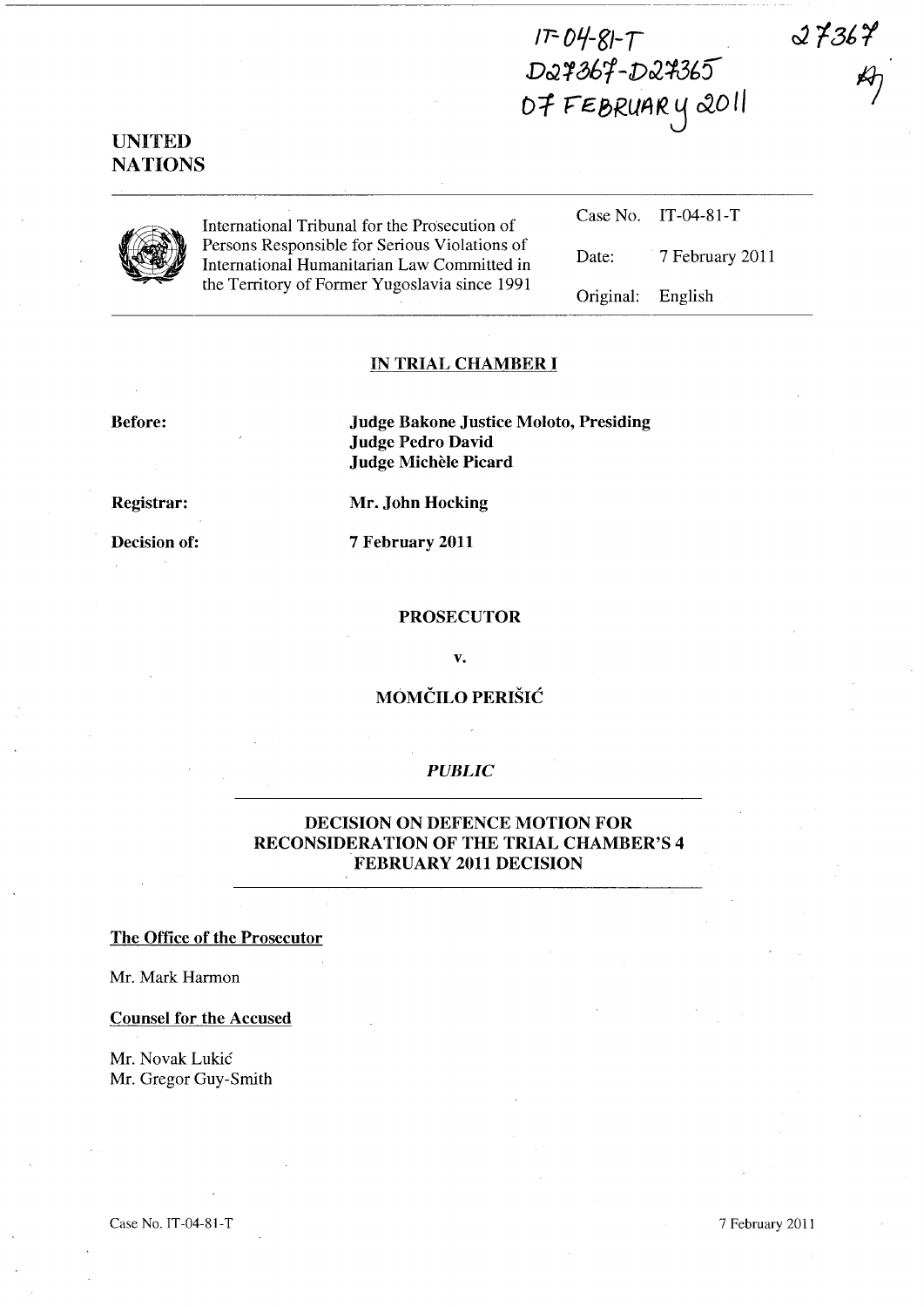TRIAL CHAMBER I ("Trial Chamber") of the International Tribunal for the Prosecution of Persons Responsible for Serious Violations of International Humanitarian Law Committed in the Territory of the former Yugoslavia since 1991 ("Tribunal"),

BEING SEISED of the Defence "Motion for Reconsideration of Trial Chamber Decision of 4 February 2011 on Defence Submission Regarding Trial Chamber's Decision on Defence First and Second Bar Table Motions", filed publicly on 7 February 2011 ("Motion"), wherein the Defence requests the Trial Chamber to reconsider its "Decision on Defence Submission Regarding Trial Chamber's Decision on Defence First and Second Bar Table Motions" ("4 February 2011 Decision") admitting document 02004D into evidence and denying the admission of document  $02038D;$ <sup>1</sup>

NOTING that the Defence submits that in its Submission of 20 January  $2011$ ,<sup>2</sup> it erroneously referred to 1D21-0020 as a copy of 02004D and attached it to the same document in e-court, whereas  $1D21-0020$  is in fact the same article as  $02038D$  and not  $02004D$ ;<sup>3</sup>

**NOTING** that the Defence also withdraws its request for the admission of  $02004D$ ;<sup>4</sup>

NOTING that in the 4 February 2011 Decision the Trial Chamber rejected the admission of 02038D on the grounds that it was identical to 02004D and found that the format of the document submitted by the Defence as 02004D (ID 1D21-0020) was reliable;<sup>5</sup>

NOTING the Defence submission that it has "corrected the error in e-court, and 1D21-0020 is now attached to the proper document, to wit  $02038D$ ";<sup>6</sup>

**RECALLING** that the Trial Chamber has inherent discretionary power to reconsider a previous decision if there has been a clear error of reasoning or if particular circumstances exist that justify reconsideration in order to prevent an injustice and that such circumstances may include new facts or arguments that have arisen since the issuance of a decision;<sup>7</sup>

<sup>&</sup>lt;sup>1</sup> Motion, para. 1.

<sup>&</sup>lt;sup>2</sup> Mr. Perisic's Submission Regarding Decision on Defence Motion for the Admission of Evidence from the Bar Table and on Defence Motion to Amend 65ter List and Second Bar Table, 20 January 2011 (Submission of 20 January 2011), paras 7-9.<br><sup>3</sup> Motion, para. 6.

Motion, para. 1.

 $<sup>5</sup>$  4 February 2011 Decision, para. 9.</sup>

<sup>6</sup> Motion, para. 8.

<sup>7</sup> Decision on Motion for Reconsideration of the Trial Chamber's Decision of 1 September 2008, 7 October 2008, para. 7.